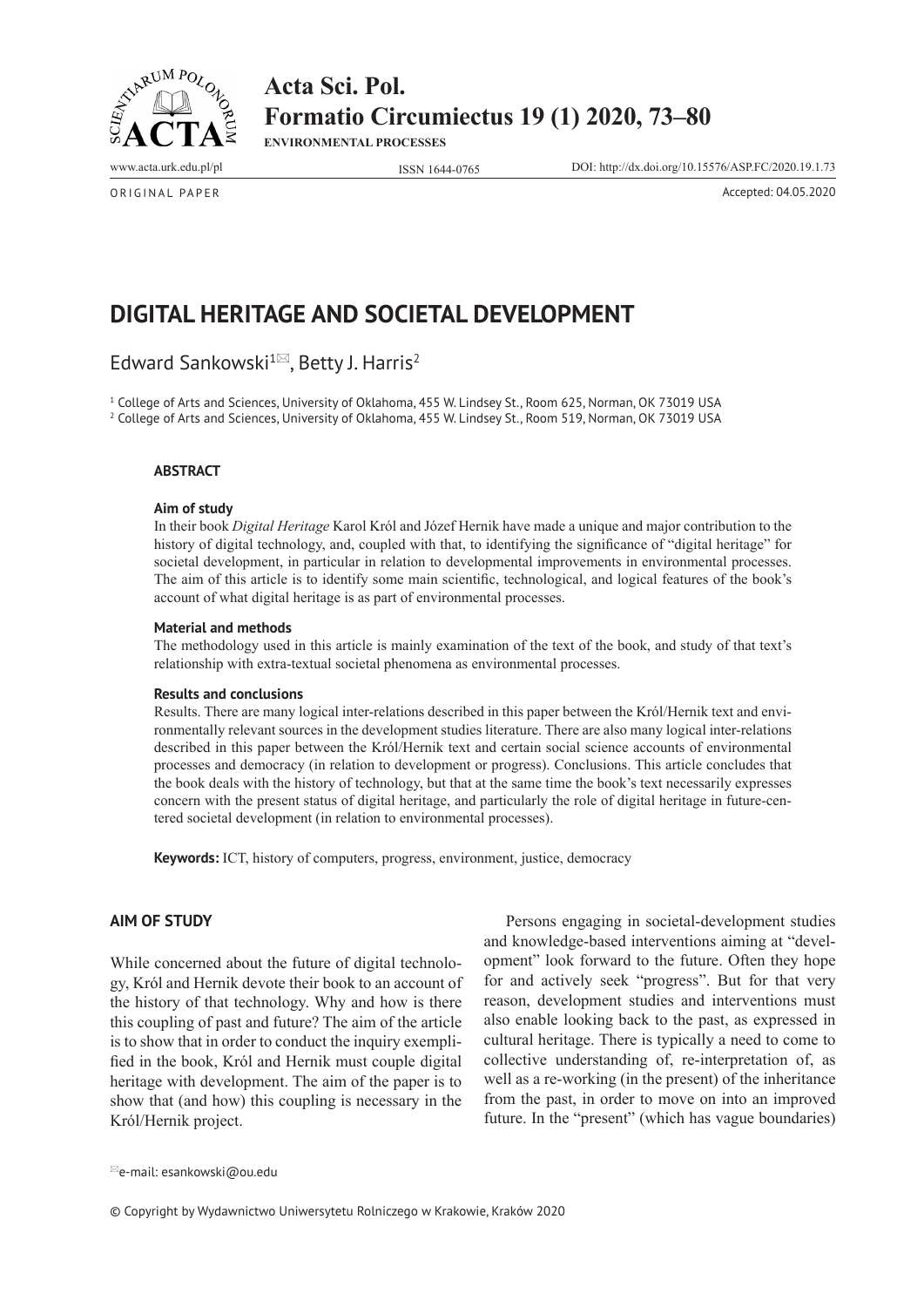people's experience of their environment is affected by factors not immediately present. Experience is conditioned by a sense of the past, and anticipation of the future. As to the latter, anthropologist Arjun Appadurai writes about "the future as cultural fact" (Appadurai, 2013). What is referred to here is a societal process, though it has its analogies in individuals. The book by Karol Król and Józef Hernik, *Digital Heritage*, is part of such a consideration of digital heritage (and more: advocacy in favor of enhanced societal attention to digital heritage). The societal processes for selecting and preserving digital heritage, the authors recognize, require thoughtful evaluation. This is to promote what is positive and avoid what is negative politically, economically and culturally. Thus respect for the past is meant to improve the future. Appadurai, for one, may highlight future-centeredness so much that he excessively de-emphasizes appreciative awareness of the past. Król and Hernik, however, have made a unique and major contribution to the history of digital technology coupled with development studies. That is noteworthy.

# The authors of *Digital Heritage* write in their Foreword:

"(A) unified institutional archiving system raises concerns over the conscious and targeted selection of data to be preserved. A specific archivist behemoth could at some point turn into a tool of influence, and its decision-makers could 'erase the past' or designate 'only the right content' for archiving. All this raises the following questions: what deserves to be regarded as digital cultural heritage and, thus, to be preserved?"

One possible answer to the aforementioned question asked by Król and Hernik is rather general. Only a genuine democracy could legitimately establish, evaluate, and adjust the complex institutionalized practices (in universities, public archives, libraries, etc.) to make the decisions about selection of content and techniques that are necessary for the sake of worthy digital heritage. In this article, there is no attempt to give an account of democracy and its more specific institutions dedicated to digital heritage. Beyond the comparative generality of political philosophy, what is needed would be a more concrete comprehensive discussion (with many communities weighing in) of the varied specific institutions to carry out the tasks that need to be accomplished for the sake of a justifiable digital heritage (which would presumably contribute to

positive societal development). One feature of engaged democratic discussion would be working out a justifiably proportionate influence for expertise and the general public. For example, archivists and librarians, or scientists and engineers, should presumably have an influential role in some decisions about digital heritage priorities. The general public, however, will have a legitimate role in deciding how much specialist expertise should decide. There is no algorithm for settling how this mixture should be constituted.

A comprehensive discussion about priorities in digital heritage preservation and dissemination is beyond the scope of this article, but it is also a necessity implied by the position of the book. One assumes that each society would need to define this democratic system according to its best traditions and current decisions. (That does not imply that all societies will get it right, according to their circumstances; think of the "Democratic" Republic of North Korea). Some accounts of societal development, notably that of Amartya Sen, designated below, do generally link development theory to democratic theory; but Sen does not address digital heritage. Addressing digital heritage is a logical necessity given Sen's own close linkage of democracy with public discussion and reasoning. Digital heritage is after all an important part of the informational background for contemporary democratic discussion and reasoning (Sen, 2017). In general, earlier accounts of "progress" such as those in Dewey (Dewey, 1916) are mutually supportive with Sen's account of development and progress, which links development/progress with democracy. Dewey adds some provocative comments on the scope of "environment".

A helpful contemporary discussion of democracy can also be found in Philip Pettit's *Just Freedom* (2014), especially Chapter 5, *Freedom and Democracy*. Pettit considers various types of arrangements that could realistically allow for democratic popular influence on government and other institutions. Pettit does not discuss digital heritage, but his ideas could be adapted and used to guide invention of democratic decision-making practices about digital heritage.

A point of clarification is desirable here. "Digital heritage" is a phrase that may be used in a logically affirmative sense, so that what is heritage is necessarily worthy. However, we need to understand that in anoth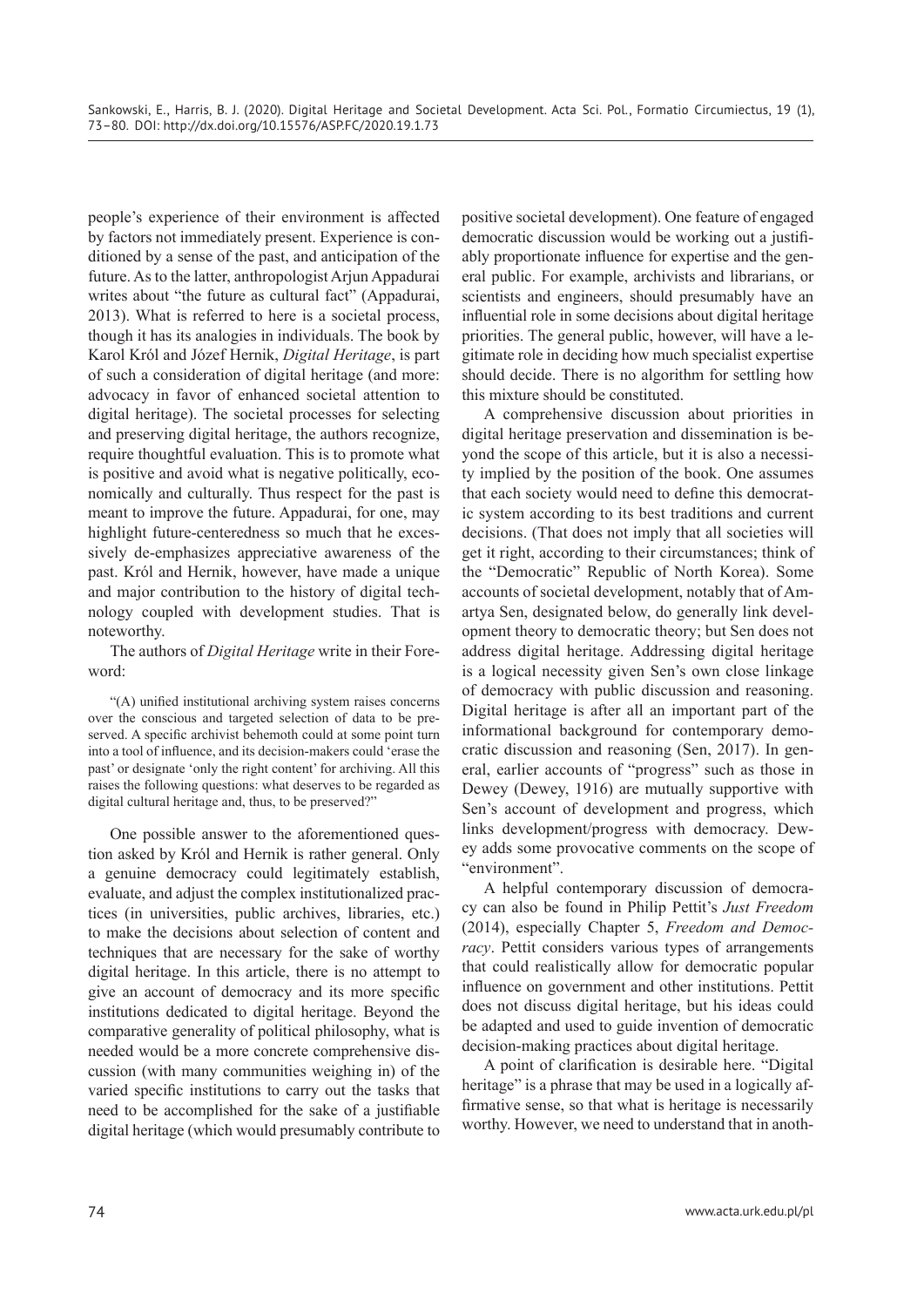er linguistic usage, negative "digital heritage" (e.g., an Orwellian distortion of history) could be a possibility. This ambiguity in the phrase "digital heritage" need not be disturbing, so long as context provides the opportunity for clarification, evaluation, and pragmatic improvements.

# **METHODS-DISCUSSION: THREE SOURCES ABOUT DEVELOPMENT, USEFUL IN INTERPRETING THE KRÓL/HERNIK TEXT**

Among many general accounts of development, three authors stand out for purposes of this article. (They are relevant to elucidating the implications of the book *Digital Heritage*). There is the collective authorship of the 1987 Brundtland Report, *Our Common Future*, (co-ordinated by Gro Harlem Brundtland), and successor value systems indebted to Brundtland; there is the classic, *Development as Freedom*, 1999, by Amartya Sen, which is not aimed to explicate sustainable development as such; and there is the work by Joseph Stiglitz and Bruce Greenwald, in *Creating a Learning Society-A New Approach to Growth, Development, and Social Progress*, 2015 (again, not targeting sustainable development as such). Of these three sources of ideas, the Brundtland collectivity is most attuned to environmental (as well as justice) issues. "Stiglitz", however, (as this article often refers to Stiglitz and Greenwald), seems the most promising of these resources for purposes of further commentary on the Król and Hernik book. One aspect of development is scientific and technological progress, including advances in digital technology. An emphasis on science and technology (and learning or innovation generally) is prominent in Stiglitz. However, he does not much – if at all – directly address digital heritage. But it is noteworthy that Stiglitz is very interested in the significance of information in social practices. Of these three resources, the Brundtland Report is most explicitly about environmental processes, although the other two resources also pay attention to environmental issues.

Technological progress might be said to have at least two features. There are gains in the capacities of a technology as a tool (not predominantly regarding the specific areas of its use). And there are advances in inventing or discovering features of the range of domains in which a technology can gainfully function (e.g., the use of Digital Vellum, discussed by Król and Hernik). To pursue research on digital heritage in this second sense is to innovate in grasping the range of domains of functioning of digital technology (e.g., its uses in representing and disseminating information, including rich aesthetic and other perceptions of historical artifacts and natural objects).

The interdisciplinary and multidisciplinary implications of the Król and Hernik book are especially notable. Besides computer science and development studies, among other academic and learned-professional areas in which their work is instructively and pragmatically relevant, are anthropology, archaeology, history, urban and rural planning, architecture (including landscape architecture), many engineering disciplines, the arts ("fine" and popular), philosophy, psychology, many other social sciences, education, business, law, and so on. This interdisciplinarity and multidisciplinarity tends to encourage considerable methodological variety (in addition to the focus on textual and extra-textual matters assigned primacy in this paper).

*Digital Heritage* contains a great deal of useful history and "normative" commentary about ("ICT" type: Information and Communication Technology) technological development. Arguably, such content in the book can be constructive in furthering more innovation and learning (concepts referring to processes which Stiglitz depicts as central to growth, development, and social progress). An advantage of Król and Hernik over Stiglitz is that they, more than he, are well aware that there are central normative questions about values that are as yet unanswered but that are about matters that will influence how digital technology could be genuinely progressive, and about how to avoid an Orwellian control of the past by selective preservation and deleting of features of heritage, to avoid uses of technology going wrong. Stiglitz seems to think that the key ingredients of how to do this are available from the European Enlightenment, the US Declaration of Independence, and related US-focused values. However, the historical and contemporary experience of the Central/Eastern Europeans seems to make them more thoughtfully concerned about further possible problems, transcending the Stiglitz value scheme, for societal development.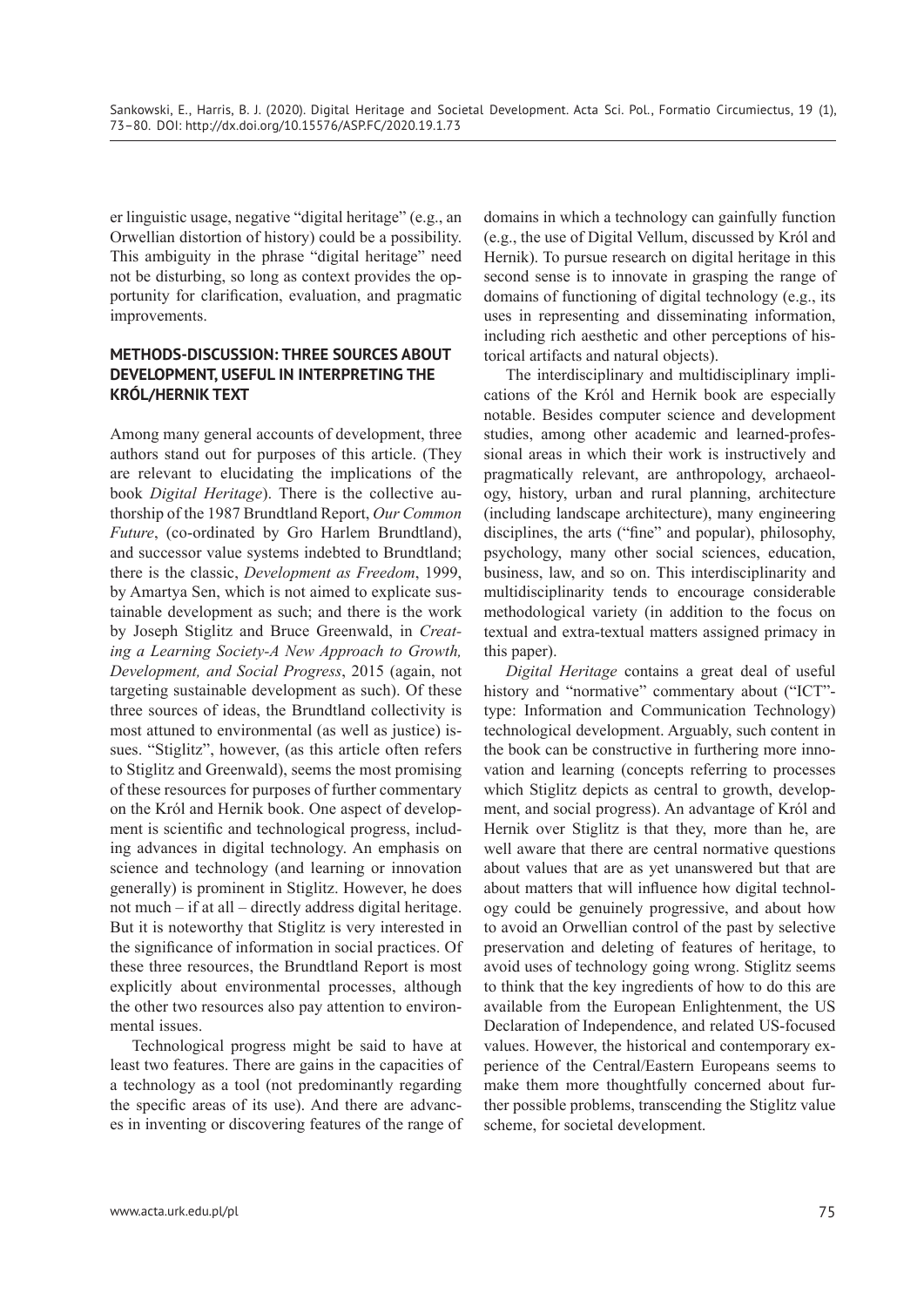# **RESULTS-DISCUSSION: DIGITAL HERITAGE, DEVELOPMENT, AND ENVIRONMENTS**

Digital technology could be conceived as constituting as well as enabling the extension of the environment(s) of humans. To the extent that old hardware and its functioning (including operation of accompanying software) come to attract attention, and as efforts at preservation of the past of computer technology evolve, the environment of any human group (e.g., all human-kind, or Poland's population, or that of the US) evolves, growing larger (often) and more multi-faceted. Of the three authors explicitly mentioned above as researching development, Brundtland et al. are most attentive to explicitly environmental concerns. Also, Brundtland emphasizes the role of worldwide provision of technology for the sake of sustainable development. This applies particularly for less than optimally developed societies. Though Brundtland does not stress it or even mention it, the technology for digital heritage (and associated management improvements) is part of this. There is little or no discussion in *Our Common Future* specifically about ICT. (There is an updated account of sustainable development in Sachs, 2015, which does comment euphorically on the importance of the information technology revolution). However, in the Król and Hernik book, there are sometimes references to sustainable development, a value classically defined (for a while, as history has unfolded) in the Brundtland Report since 1987. How might digital heritage impact the concept of the environment, whether in the Brundtland sense or other senses?

First, the software and hardware that are constitutive elements in digital technology can come to be highlighted for individual or group attention. Thus, these objects can become part of the learning environment for various persons. If old physical information technology hardware becomes part of a museum display, for example, this changes the potential surroundings of persons, i.e., changes their environment, actually or potentially. Information about the historical and socio-economic surroundings of the hardware (or software) may be included in the changes to the learning environment. Król and Hernik do helpfully refer to museological dimensions of dissemination of cultural heritage. "Learning environments" are not,

it is maintained here, merely related metaphorically or by a pun to more common talk about the environment today. Learning environments, including those impacted by ICT, are a genuine, major part of people's environment(s). This outlook is supported, *inter alia*, by the (pre-digital era) views of the US social and educational theorist, John Dewey. Dewey writes, "The words 'environment,' 'medium' denote something more than surroundings which encompass the individual. They denote the specific continuity of the surroundings with his own active tendencies.  $(...)$  (S) ome things which are remote in space and time from a living creature, especially a human creature, may form his environment even more truly than some of the things close to him. The things with which a man varies are his genuine environment. (…) The environment of an antiquarian, as an antiquarian, consists of the remote epoch of human life with which he is concerned, and the relics, inscriptions, etc., by which he establishes connections with that period." (Dewey, 1916) And further: "The environment consists in the sum total of the conditions which are concerned in the execution of the activity characteristic of a living being. The social environment consists of all the activities of fellow beings that are bound up in the carrying on of the activities of any one of its members." (Dewey, 1916)

Second, in a more aggressively creative mode about the evolving environment, digital technology enables the representation of and increased elaboration on worthwhile artifacts and "natural" objects (by uses of the growing potential powers of digital technology). The Król and Hernik book, of course, refers to both of the two aspects just mentioned, i.e., two aspects of research on digital heritage and environments. This article regards this as part of environmental commentary.

# **RESULTS-DISCUSSION: DEMOCRATIC AND JUSTICE -FOCUSED ACCOUNTS OF DIGITAL HERITAGE AND DEVELOPMENT**

Beyond environmental-amplifying (creating or recognizing new possibilities for environments, or for "the environment") functions of innovations in digital technology as regards cultural heritage, all three of the intellectual resources on development mentioned above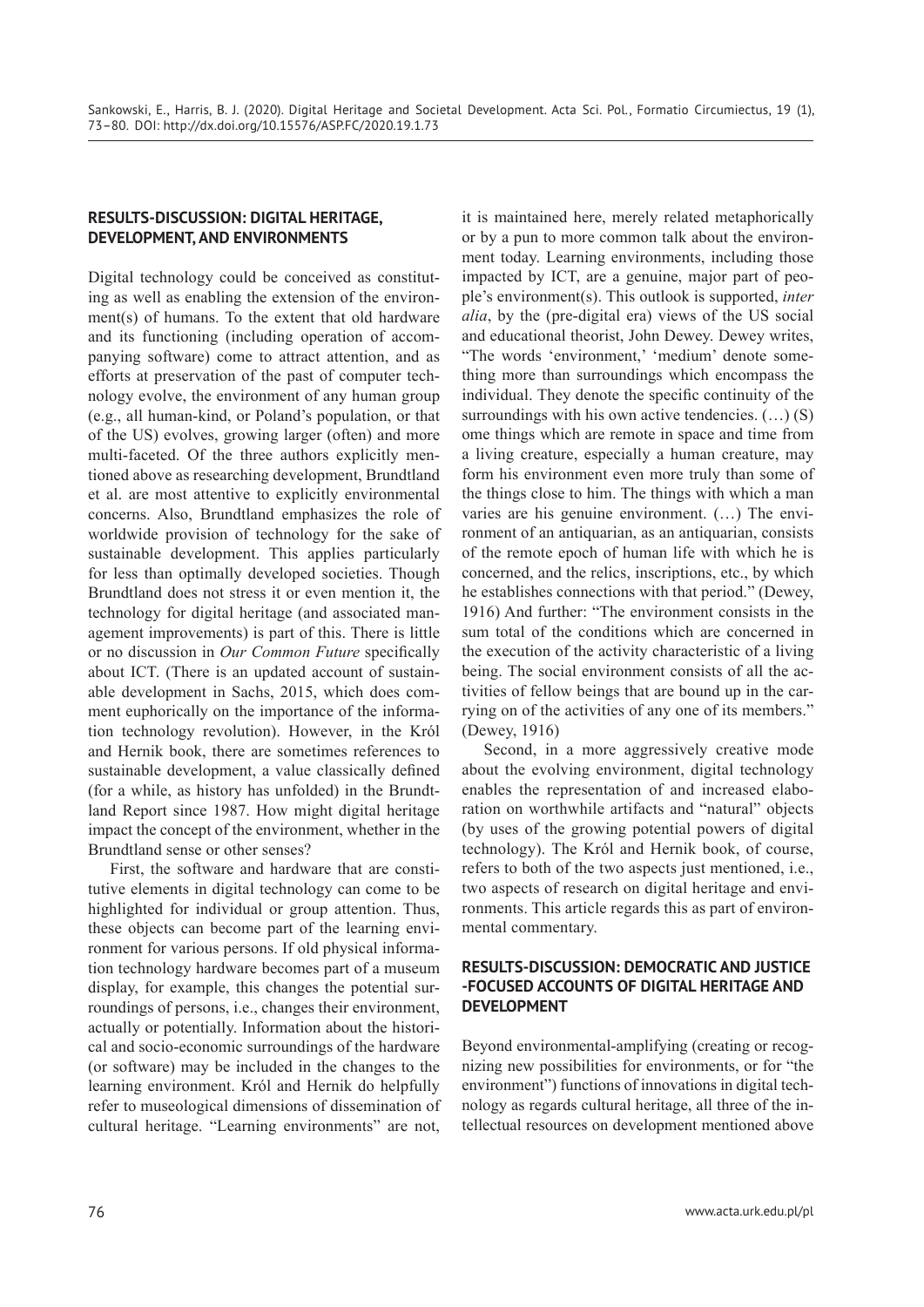(Brundtland, Sen, Stiglitz) are concerned about distributive-justice dimensions (or "equitable" dimensions) of development. Perhaps this is more pronounced in the Brundtland Report and in Sen than in Stiglitz. Król and Hernik, too, are concerned, e.g., about expanding popular access to cultural heritage through innovative uses of digital technology. For example, they discuss inequitable limitations sometimes imposed historically on development of Polish digital technology, limitations because of Soviet political and economic policy. They also discuss economic and other societal conditions that have limited public (domestic or worldwide) access to valuable elements of cultural heritage as well as digital technology.

It was noted above that, necessarily, decisions about what in cultural digital heritage we ought to preserve, and how, and its accessibility, involve values, including ethical-political, economic, and cultural values. Digital technology, like all technology, is part of society. Król and Hernik recognize that related value questions remain incompletely answered, but must be addressed in approaching digital heritage.

Consider the closing sentences in the Król and Hernik volume, and other passages scattered throughout the book:

"The selection of what will be classified as significant cultural heritage to be preserved can be more problematic than both the archiving itself and ensuring the accessibility of digital collections. Cultural heritage is what modern society chooses from the past to pass on to future generations. Many digital collections comprise subjectively selected games and programs which, as archivists believe, deserve to be regarded as 'breakthrough' in a particular era. Who controls the past, controls the future. Who controls the present, controls the past (George Orwell, 'Nineteen Eighty-Four', 1949). Lyons … drew attention to the questions which, according to the archivist community, are currently more burning than … bit loss, namely: what deserves to be regarded as digital cultural heritage and, thus, to be preserved? Who is competent to decide what will be archived and based on what criteria? These questions have not been clearly answered to this day."

This only makes the area of investigation of digital heritage more important and interesting, as well as more challenging. Among the three volumes referred to as resources at the beginning of this essay, Amartya Sen's classic *Development as Freedom* (and other writings and further recorded communications of his) constitutes the most sophisticated book-length treatment of normative ethics and democratic theory in relation to societal development. However, he has little to say about digital technology. Nonetheless, a natural extension of Sen's emphasis on democracy and public discussion would be its continuation with a detailed account of the societal role of digital heritage and its impact on the future. Such an extension could plausibly be linked with some of the key concerns of Król and Hernik about values as well as about more technical history and contemporary challenges concerning digital heritage.

It might be added here that issues regarding digital heritage and surveillance, or privacy protection rights, can be added to the *1984* concerns that are mentioned by Król and Hernik. A popularized discussion by Andreas Weigend, (Weigend, 2017) illustrates this with many examples, taken primarily from US and Western European situations.

# **CONCLUSIONS**

What conclusions can we draw about what are some major research functions that the Król and Hernik text can serve?

(1) It obviously includes a lot of historical facts (data), details, conceptual tools, and references to literature useful for the study of digital heritage. To say that this aspect is comparatively non-interpretive is consistent with affirming (as this article does) that the book offers the facts embedded in a valuable complex narrative of the development of digital heritage as an area of attention. For instance, the book gathers references to a variety of types of scholarship and other writings about digital heritage. Thus, the book can provide helpful (relatively "non-directive") clues and resources for researchers pursuing investigations with a wide range of research motivations, focused on many topics. Topics such as computer games, popular culture, the history of the computer mouse, connections of digitization with both government actions and commercial projects, the Cold War and its aftermath, consumer behavior, hands-on technical methodologies (such as surveying buildings for generating digitized records or furthering creative design work), etc., are among the many ingredients in this volume (or more appropriately, the digitized text correlative to this volume).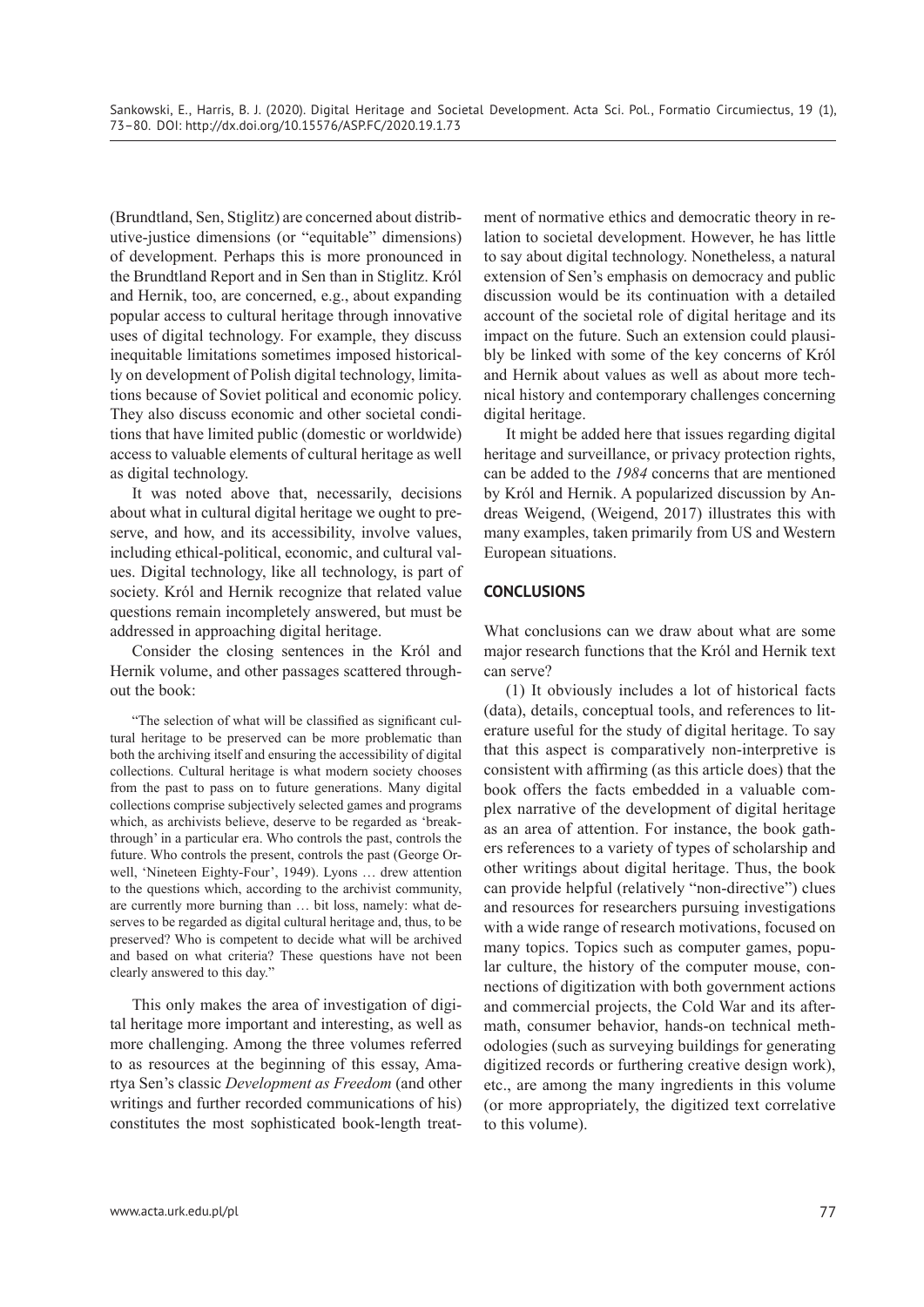(2) Somewhat more specifically, and more in a mode of societal interpretation, this book often connects technical details and trends with a wider societal context within which digital heritage has become more and more of a factor in development. In this respect, the text contains many comparatively directive interpretive suggestions for exploration of further connections of this sort.

(3) Much but not all of the book concentrates on developments specifically in Poland, with some attention to symbiotic relationships of Poland and other nation-states or more hard-to-define influential governance entities (such as the USSR and the former Eastern bloc, with its Warsaw Pact, "Western" universities and corporations, etc.). Thus the book is useful as a resource on aspects of the history and anthropology of Poland (and its international interactions) in the past (pre-1989 and post-1989). In such history and anthropology, researchers can begin with a specific cultural focus (Poland) and then connect this focus with comparative subject matter also studying much of the rest of the world.

(4) However, in addition to the emphasis on past Polish issues, the book can gainfully extend the study of digital heritage into a societal-developmental present-defined and future-directed area for academic and real-world deliberation and decision-making, with environmental implications. It is possible that digital heritage, in the present and future, will be an area for Poland to further extend its political economy and culture into mutually beneficial relations with non-Polish entities. Thus, digital heritage can become a way to connect national heritage with world or global heritage, and vice versa. This has potential for political and economic alliances, exchange of Polish and other-than-Polish cultural artifacts, tourism, etc.

The book can plausibly lead to increased research activity about digital heritage and societal development as an interdisciplinary and multidisciplinary area, as well as a locus for symbiotic connections between academic and extra-academic organizations.

(5) The Stiglitz work that is referred to herein makes heavy use of the idea of the economic developmental importance of learning environments, and scientific and technological innovations (aspects of "learning" in a society, in the Stiglitz vocabulary).

Among the many apropos discussions in Stiglitz (2015), there are remarks about certain positive developments in South Korea that resulted to a notable degree because of an emphasis on computer-related manufacturing, and other scientific and technological innovations, including smartphones and other highend ICT. South Korea's shift toward semiconductor manufacture was part of its once new emphasis on scientific and technological factors in development, rather than on gains from traditional agricultural practices. Stiglitz and Greenwald write, "Korea did not have a comparative advantage in producing semiconductors when it embarked on its transition. Its static comparative advantage was in the production of rice. Had it followed its static comparative advantage … then that might still be its comparative advantage; it might be the best rice grower in the world, but it would still be poor." (2015)

There is no claim by any means here that societal development in Poland can be modelled on any of the particular examples that Stiglitz and Greenwald discuss (including South Korea). However, it is worth considering the possibility that investments in research on digital heritage might be a productive part of a positive developmental strategy in Poland. Such a strategy could be consistent with maintenance of crucial cultural traditions, such as modest-sized private agricultural and community life, rural and forest-defined life-styles, etc. Indeed, an emphasis on heritage suggests the possibility of maintaining what many Poles would cherish (despite urbanization trends). All that is, at present, relatively speculative. Moreover, there might be lessons from Poland that could be instructive for other parts of the world. That is also speculative.

What contribution might emerge from the Król and Hernik book to debates about a development strategy for Poland, partially based on digital heritage research? Possibly, a review of the history that Król and Hernik present might generate helpful insights for planning about future development, for example, in Poland, but also in the other Visograd countries, or in more far-flung regions. A forthcoming edited volume about cultural heritage and land-use issues may be relevant here. That volume links research on cultural heritage with land-use issues in Poland, Czechia, Slovakia, Italy, China, South Africa, and the US. A digi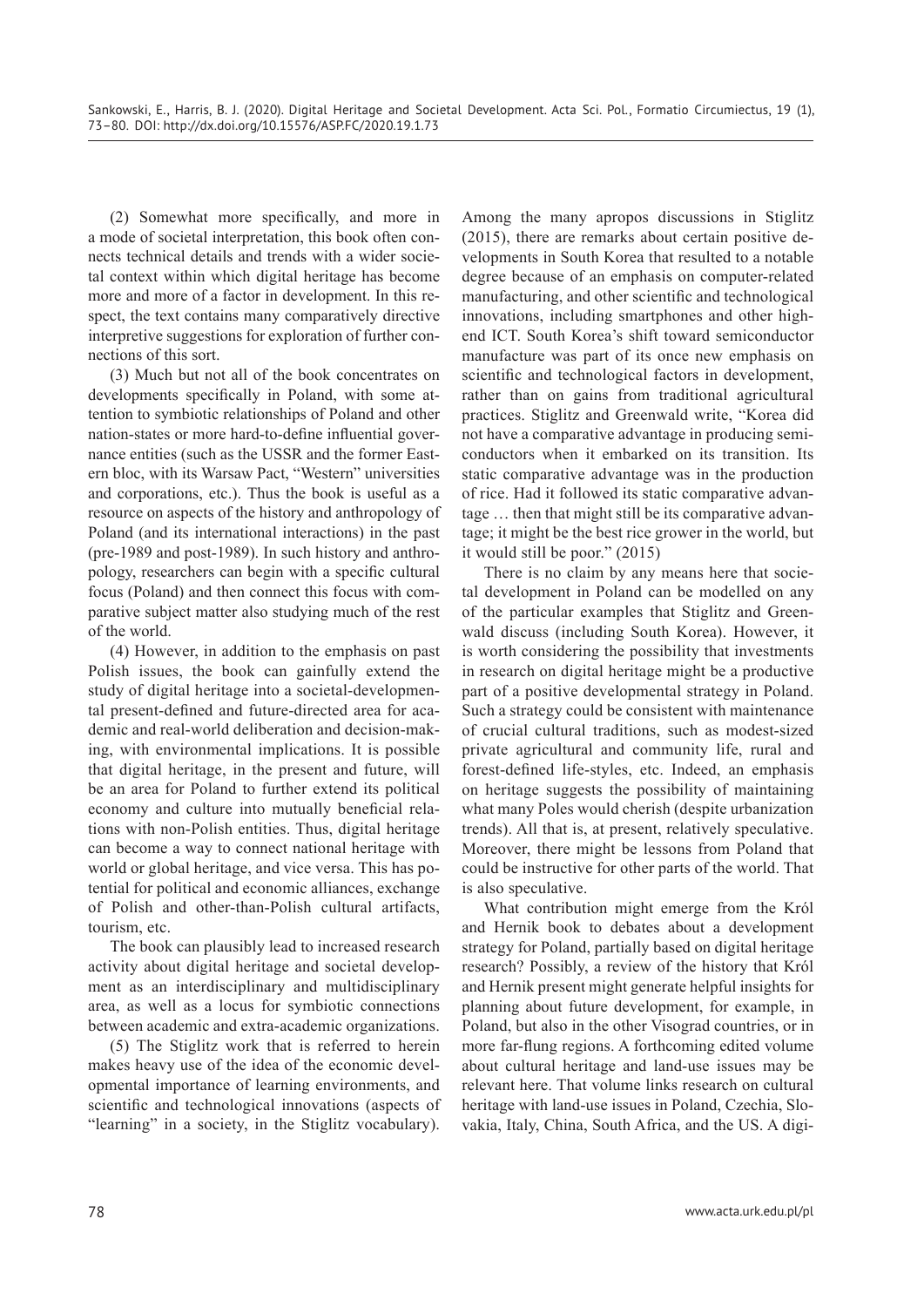tal heritage dimension could be added to the various studies in that volume.

It is worth mentioning that at present (in March, 2020) there is a major global crisis related to the coronavirus pandemic, as this article is being composed. This is currently forcing migration of much of higher educational teaching efforts online. We can expect an enormous number of questions to arise, for current practices as well as for future historiography, about the strategic or tactical issues concerning digital heritage materials (in this case, educational) generated by these events.

(6) Even apart from the current coronavirus crisis, online and distance education was already becoming a major feature of educational environments (including higher education). It is likely that the coronavirus crisis will hasten this already previously major phenomenon. And we could confidently anticipate that educationally-centered materials will pose many questions about preservation of digital heritage. Educational theorists will have a lot of research to add to the already voluminous body of work about digitally based education. Examining that added research with Król's and Hernik's approach in mind promises to be fruitful.

(7) The online/print-on-paper journal, *Formatio Circumiectus (Environmental Processes)-Acta Scientiarum Polonorum* is itself a part of digital heritage (Polish and international) which publicizes research that is both fact and data based, and potentially useful for environmentally focused developmental planning. This journal self-declares (in a statement about its aim and scope) as a collection of "papers concerning environmental planning understood as various forms of human activity in the environment." Thus this journal has a logic about its mission that to some extent resembles some basic features of the Król and Hernik book (2020), in including data-centered scientific research about the past and present, often linked with potential future-oriented environmentally developmental research. Papers in the journal could be identified to confirm this similarity to the Król and Hernik book (2020). One example is the following paper, Pawlat-Zawrzykraj, A., and Podawca, K. (2018). The authors of this 2018 paper use data (including computerized data, part of "digital heritage") to support their

claims (published online, of course) about improvements in environmentally relevant planning concerning land use.

## **REFERENCES**

- Appadurai, A. (2013). The Future as Cultural Fact. London: Verso.
- Dewey, J. (2016). Democracy and Education. New York: Macmillan.
- Król, K, Hernik, J. (2020). Digital Heritage Reflection of Our Activities. Wydawnictwo Uniwersytetu Rolniczego w Krakowie, ISBN 978-83-64758-98-0.
- Pawlat-Zawrzykraj and A. Podawca, K., (2018). Maintaining Natural Connectivity of National and Regional Importance in Terms of Local Land-Use Planning and Management-The Case of Wieliszew Municipality. Acta Sci. Pol. Formatio Circumiectus 17(4), 35–44
- Pettit, P. (2014). Just Freedom-A Moral Compass for a Complex World. New York: Norton. See especially, Chapter 5, Freedom and Democracy, 109–149.
- Prus B., Król K., Gawroński K., Sankowski E., Hernik J. (2020) From Classic (Analogue) to Digital Forms of Cultural Heritage Protection in Poland. In: Kremers H. (ed.) Digital Cultural Heritage. Springer. DOI https:// doi.org/10.1007/978-3-030-15200-0\_17
- Sachs, J.D. (2015). The Age of Sustainable Development. New York: Columbia University Press.
- Sankowski, E., Harris, B.J., Hernik, J. (2016). Some Problems and Possibilities for Sustainable Development. Krakow: Publishing House of the University of Agriculture in Krakow.
- Sen, A. (1999). Development as Freedom. New York: Knopf.
- Sen, A. (2017). Collective Choice and Social Welfare. Cambridge, Massachusetts: Harvard University Press. See in particular, "Democracy and Public Engagement", 395–408.
- Stiglitz, J.E., and Greenwald, B.C. (2015). Creating a Learning Society-A New Approach to Growth, Development, and Social Progress. Reader's Edition. New York: Columbia University Press.
- Weigend, A. (2017). Data for the People-How to Make Our Post-Privacy Economy Work for You. New York: Basic Books.
- World Commission on Environment and Development (1987). Our Common Future. (Also known as "The Brundtland Report"). Oxford: Oxford University Press.